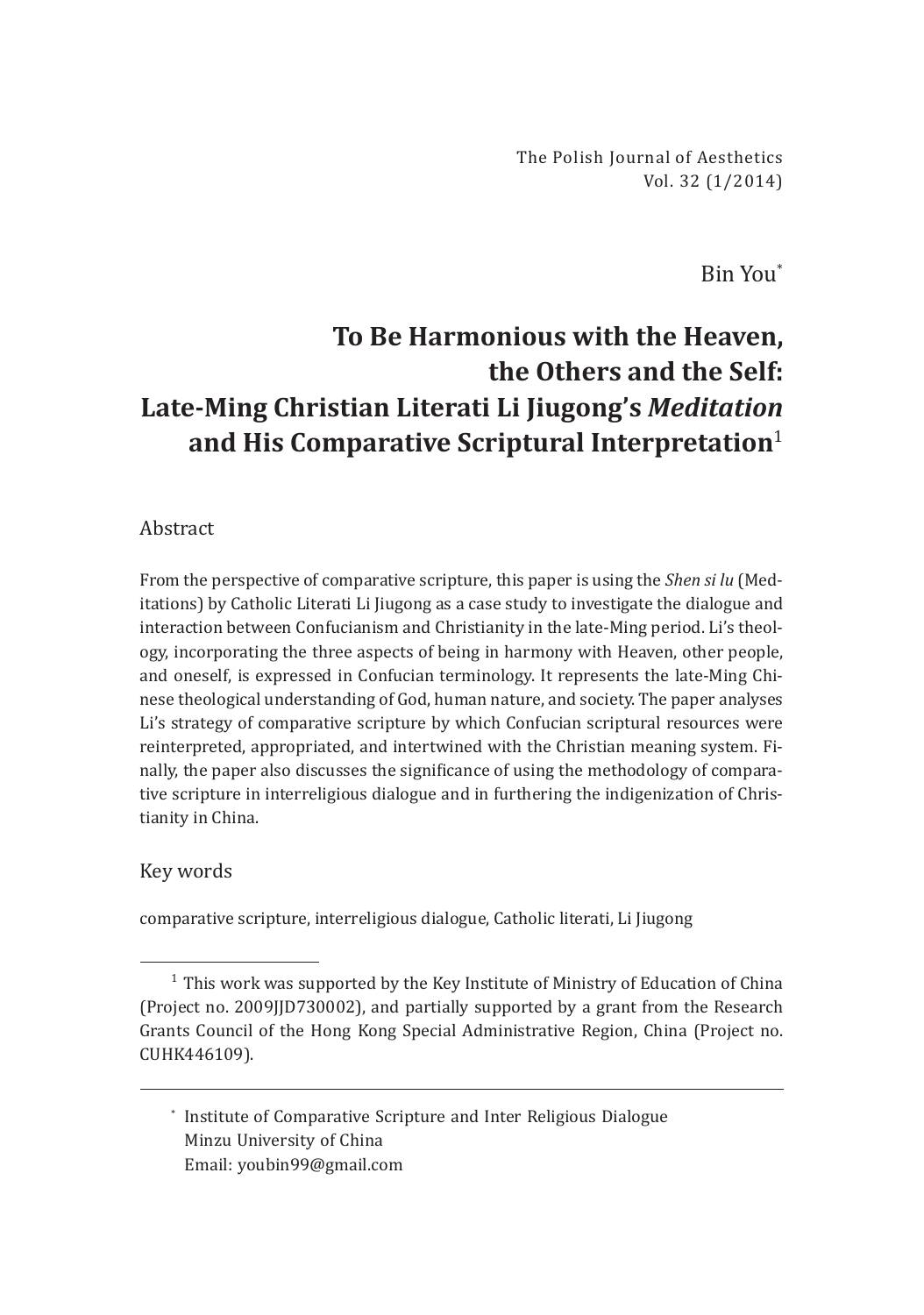In studying the history of Chinese Christianity and Chinese-Western cultural communication, much emphasis has been laid upon the collision and merging between Chinese and Western cultures raised by the Catholic missionaries during the late Ming and early Qing dynasty. However, both the focuses and perspectives of the Chinese and Western scholars are far away from each other. The Western scholars tend to do more research on the acts and achievements of those missionaries, while the Chinese ones pay more attention to the reception of Christianity among Chinese people. (Sun 1994, Gernet, 1991, Li 1998)<sup>2</sup> Therefore, two different scholarly views on the Christianity around this era in China are developed: the former often unintentionally sighs for the Chinese Christians who stick to their cultural and ethical tradition, while the latter believes that Chinese people received Christianity just as 'an absorption of western knowledge into Chinese tradition and a solution to their own intellectual or practical predicament.'<sup>3</sup>

Needless to say, the tension between Christianity and Confucianism is most prominently reflected through those Chinese who accepted Christianity. Hence the research in Chinese local Christians' lives and works had been the greatest scholarly field of the history of Chinese Christianity in the late Ming and early Qing dynasty in recent decades. (Standaert et al. 2002; Standaert 2004:  $1-59$ , Liu 2005)<sup>4</sup> That Chinese Christians how to deal with the tension between the two traditions both inherited by them has now become the focus of both the Chinese and Western scholars.

This paper attempts to analyze the work of *Shen si lu* (Meditation) 慎 思录 by a Fujian Christian literati, Li Jiugong who lived in the middle-low stratum of late Ming Dynasty society, from a comparative scripture perspective, to see the way he dealt with the Christianity and Chinese traditions, in order to retrieve the experience for building Chinese theology in contemporary context. It tries to answer some questions as follows: 1.What is the comparative scripture as an inter-religious dialogue? 2. How it could be play as a research method in analyzing the Christian literati like Li Jiugong in the late Ming dynasty? 3. How these theological doctrine like 'be harmonious with the Heaven'  $[π;π]$ , 'be harmonious with the

<sup>&</sup>lt;sup>2</sup> Some recent studies, see *Pneuma and Logos: Chinese Journal of Theology*, vol. 33 (2010) under the theme of 'Sino Christian Theology: Following after Matteo Ricci.'

<sup>&</sup>lt;sup>3</sup> The former one see Gernet 1991, while the latter one see Sun 1994.

<sup>&</sup>lt;sup>4</sup> Some case work, see Liu 2004; Li 2006.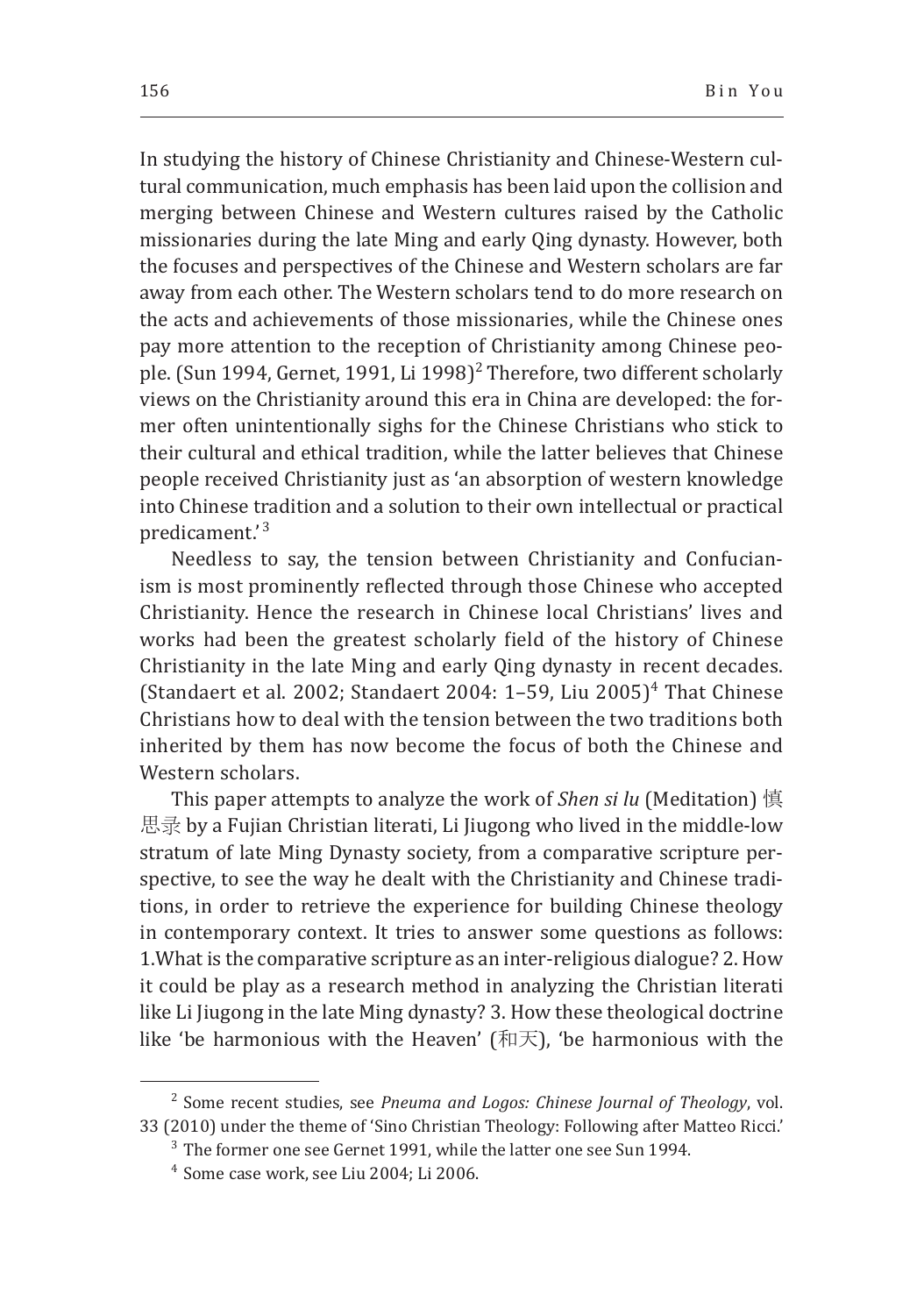others' (和人) and 'be harmonious with the self' (和己), as the titles for the three chapters in his *Meditation*, had expressed the effort made by the early Chinese Christians to do with the tension between Christianity and Chinese traditions, especially the Confucianism, in a way of doing comparative theology? 4. What inspiration can we get from the theological experiment of Li Jiugong for building a Chinese theology in a comparative way today?

## **1. Comparative Scriptural Interpretation as an Inter-Religious Dialogue**

It is claimed that religious diversity, every religion in everywhere, did become a main feature of modern culture. Nonetheless, religious diversity had always been a culture context for Chinese intellectuals who exposed to two or three religious tradition since Han Dynasty. They were always wandering in-between the three religions, Confucianism, Buddhism and Taoism. The tension of the three religious identities had been an existential dilemma for most of them. When the Catholicism, as one of the successors of Abrahamic monotheism, was introduced to China in the late Ming Dynasty, though it surely shown a strong inclination of exclusivism, under the Matteo Ricci's policy of 'excluding Buddhism but complementing Confucianism' (排佛补儒), it did not cause an either/or tension among the religious identities of the Chinese intellectual coverts.

Hence, the comparative scripture, which lays stress on the border crossing dialogue between two religious traditions, is suitable for the analysis of the Chinese Christian literati's attitude towards both Christianity and Confucianism. A comparative scriptural study is not a simple finding of difference and similarity between different religions; it serves the idea that 'being committed to one religious tradition, meanwhile being sincerely persuaded by another religious tradition.'<sup>5</sup> Doing comparative scripture can help one to building its meaning system of his own tradition by bringing or learning from the scriptures of other religions.

 $5$  The similar methodology and cases study, see Li 2007. For the proposal of comparative scripture as a method of doing Sino-theology, see You 2011: 255–271. To do interreligious dialogue by comparative scripture, see Ford 2006 and Clooney 2010.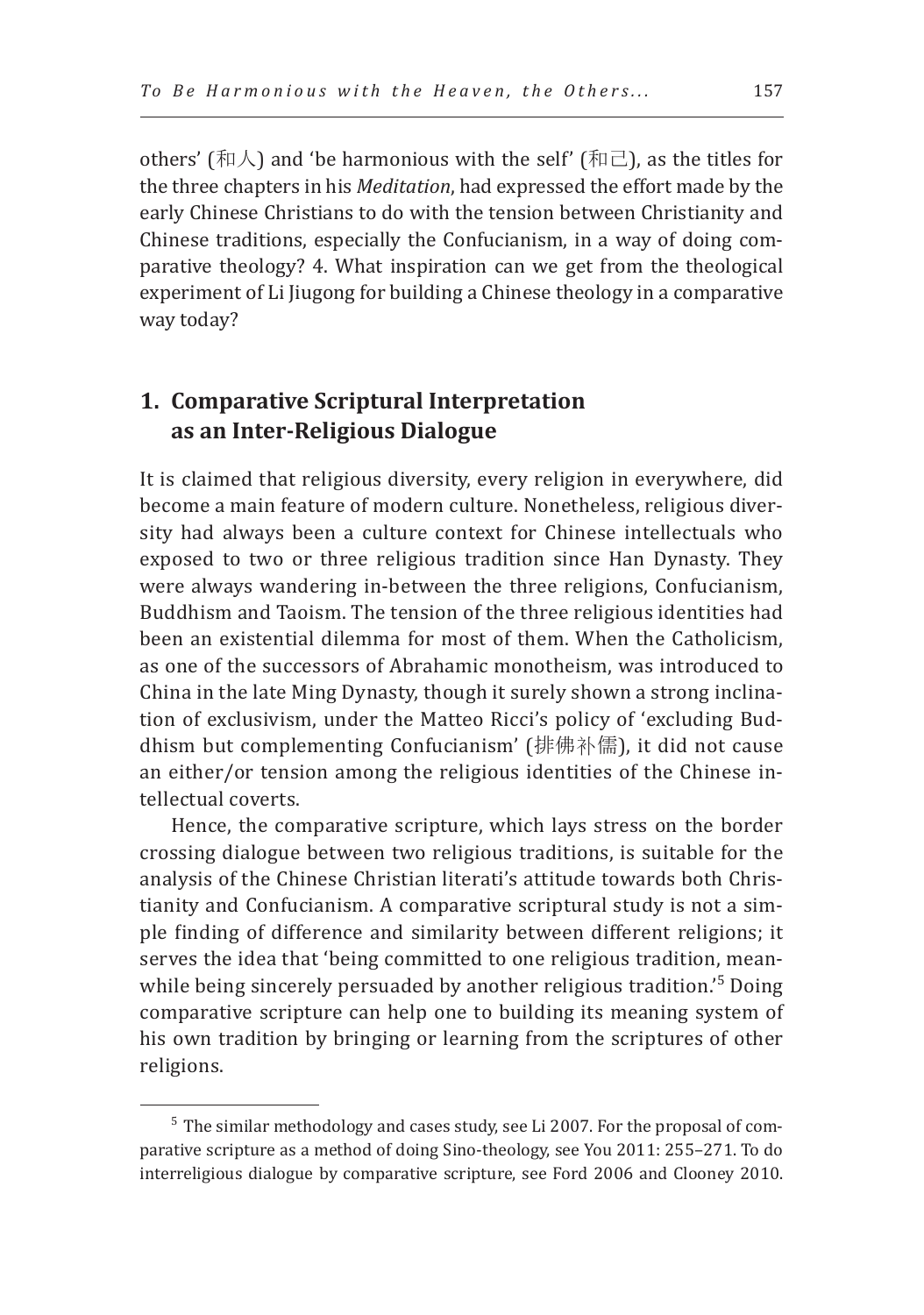Differing from the American or African areas of no rich written scriptural traditions when Christianity entered into, China in late Ming Dynasty was very rich in terms of written scriptural resources. While Christianity owns the Bible as scripture, Confucianism the *Four Books and Five Scriptures* (四书五经); Christianity had built a profound system of theology, Confucianism a systematic science of *Li* (Principle, 理). For the Chinese literati with whom Matteo Ricci and Giulio Aleni were confronted, the Confucian works were the main cultural resources to apprehend the world and human beings. After accepting the Christianity, their minds committed to the Christian interpretation of the world through reading the writings of both missionaries and local Christian literati. So to speak, when those Chinese literati wrote down their theological works, or even do some theological translations, they were starting a comparative theological experiment with the Confucian and Christian Scriptures, though they might be not aware this by themselves.

For those being in-between the two traditions, it is difficult to decide to which tradition believers were committed, while to which one they 'truly persuaded.' In his landmark analysis of Li Jiugong, Eric Zurich held that '[we] came to see that the Catholicism needs to find its position in his complex context of Confucianism.' (Zürcher 2003: 73) But, on the contrary, this paper will argue that, in Li Jiugong's work, the Confucianism ought to find its own position in the fundamentally Christian meaning system. In other words, it's the Confucianism that Li Jiugong are persuaded but the Christian he committed. In his theology Christian messages play a dominant role, while the Confucian tradition had been manipulated, transferred, and re-interpreted into his Christian system, and it had become a good resource for him to build Chinese theology.

In analyzing Li Jiugong's work, as he had been soaked in the Confucian tradition since childhood but late committed fully to Christianity, the Confucian understanding of 'Scripture' may be a good analogy. In using scriptures to building their cultural identities, Christianity understand the scriptures as the 'rule of faith,' while Confucian understanding of the role of scripture much softer as an ongoing project of 'weaving' (经), a metaphor coming from the weaver. The work of *Meditation* in which Li Jiugong set forth his Christian faith, is like a piece of fabric of a weaver, and the Confucian thoughts were weaved at any moment into his Christian religious system.6

 $6$  For the metaphor of 'weaving' in cross cultural study, see Standaert 2009.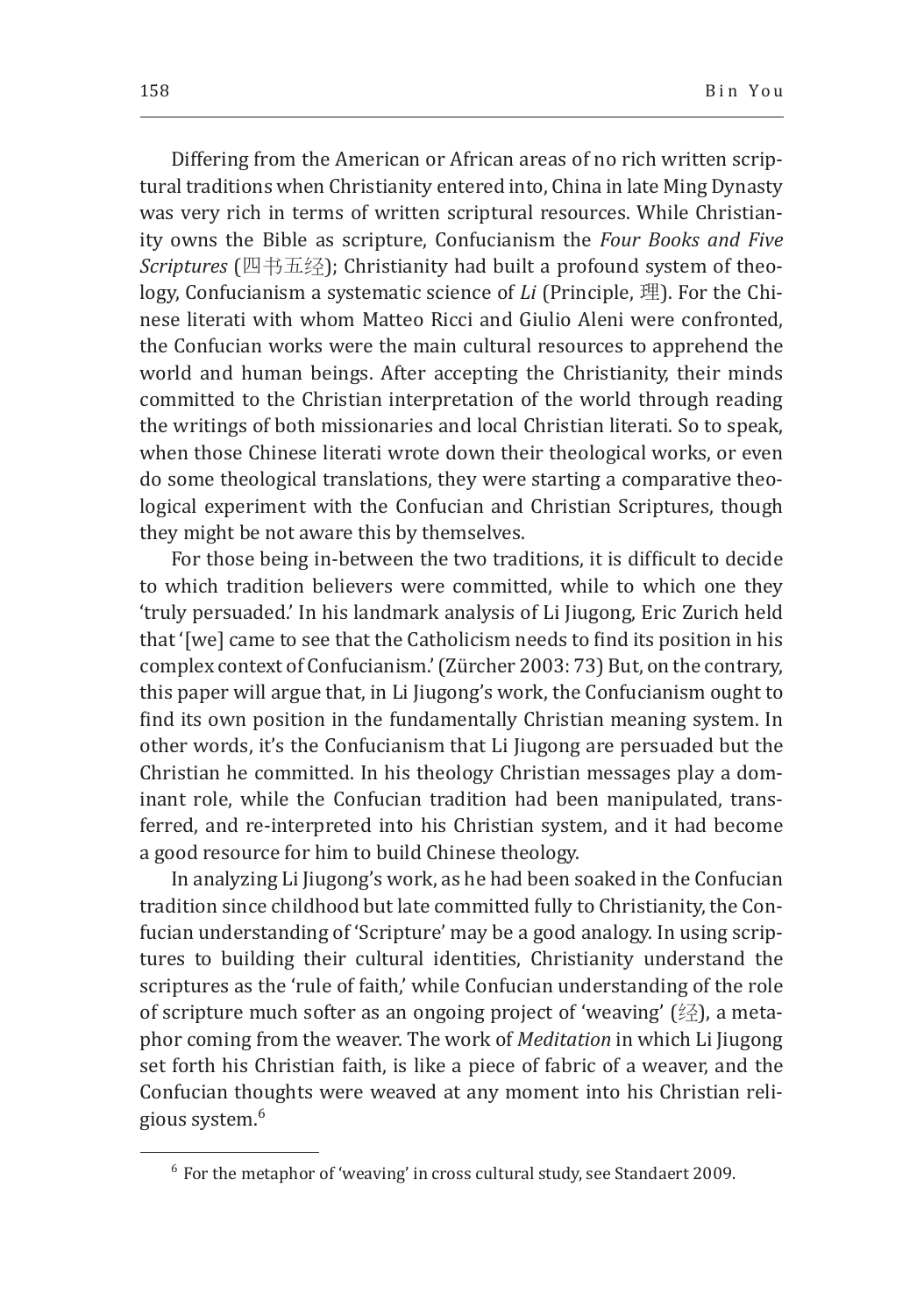### **2. The Life and Works of Li Jiugong**

Compared with those famous upper-class Chinese Christian literati, like the 'Three Pillars' 三柱石, Li Jiugong represents the middle-low class Christian intellectuals. His birth date is unknown. In 1628, after met with Giulio Aleni, less than three months, he and his elder brother Li Jiubiao were baptized. Afterwards he went back to his hometown Fu-Tang in Fu Jian Province to do missionary work, write and publish books. Since then, he never attended the imperial examination, nor discussed the public policies, but only devoted to serve the local church. During this period, he helped his brother Li Jiubiao compile the work of *Daily Dialogue between Giulio Aleni and Chinese Followers* (( $\Box \ncong \Box \ncong \Box$ ), while he himself also wrote another book *Reflection of Spiritual Exercise* ((()励修一鉴))) in 1639.

It was the time when Ming Dynasty was falling and Qing Dynasty rising. He couldn't maintain a peaceful life of reading, writing and publishing. In 1645, the Qing army attacked the South China and South Ming Dynasty was collapsed. In 1646, Zhu Yujian 朱聿键, the king of Tang, was captured and killed by Qing army in Fu-zhou city. In 1647, the Fu-Tang where Li Jiugong was living in was taken by Qing army, his brother Li Jiubiao might die in this war. Giulio Aleni escaped and died in 1649. The aftermath work of Li Jiugong was closely related to the missionary work in Fu-zhou city. During this time, many of his books were published, one of them was *A Collection of Acts of Saints* ((主行粹抄)) in 1678, it mainly concerned the Catholic Hagiography and was divided into three volumes titled as 'advocating the virtue,' 'amending the vice,' 'correcting the error,' trying to provide a catholic ethical system for daily behaviors. Another unpublished manuscript *Questions and Answers* ((问答汇抄)) was also completed in this period. Thereafter, the Dominican aroused the 'Controversy of Rites.' Due to this controversy, Li Jiugong was invited by the Jesuits to attend the discussion of Chinese rites. He wrote two articles, *Discernment of the Rites* 〈〈礼俗明辨〉〉 and *A Basic Introduction to the Chinese Rites*  〈〈证礼刍议〉〉 for defending Matteo Ricci's policy toward the Chinese rites. He claimed that both the sacrifice and worship to Confucius and ancestors are for 'remembering and respecting for the ancestors,' and not superstition or worship to heathen gods. In 1681, Li Jiugong passed away over this controversy in Fu-zhou City. <sup>7</sup>

 $7$  For the life of Li Jiugong and his works, see Zürcher 2003: 72–95.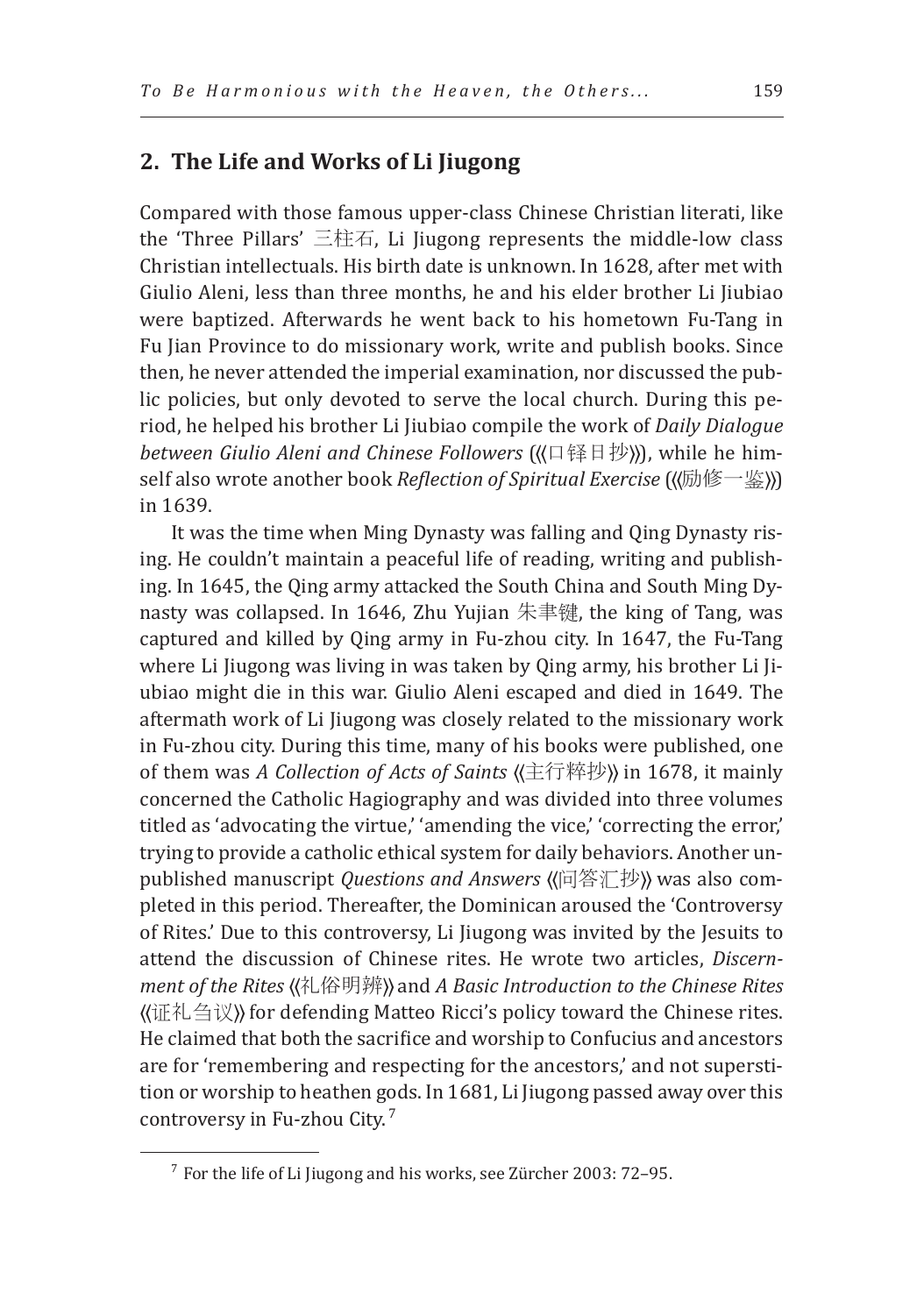Among all his works, *Meditation* is a very special one, because it is not for publication, nor an apology asked by believers, but a collection of his understanding of Christian faith and practices. He wrote for himself, or rather for the 'drawer.' His son Li Yifen described the formation of this book as follows:

My father was almost eighty years old and always sleepless in bed at night, enjoying the consideration of the godly knowledge learnt in day. He prayed for the Lord's revelation and earnestly prayed Him to lead human to know the Heaven and Nature. He wouldn't relax until got some comprehensions. Once in the morning, he wrote down what was kept in mind. Those notes increasingly formed a booklet entitled with Meditation. However, they were written down freely by hands and not arranged in order. (Li 2002: 141–142)

This book was given the title of *Meditation* by his son when he edited it, and this name indicates the solemn attitude when his father probed into theology, although the name 'Random Thoughts' might be more suitable in terms of its purpose, style and background. After being edited and published, it was divided into three parts, namely 'be harmonious with the Heaven,' 'be harmonious with the other,' and 'be harmonious with the self,' yet each one overlapped with others in fact, and thus any of them was not able to be independent.

If the book were a random collection in that case, how could it help us understand the spiritual world of Chinese Christian literati in Late Ming Dynasty? On the one hand, while it was an informal record, many works of Matteo Ricci and Giulio Aleni were frequently quoted. The frame and premise of Li Jiugong's way to deal with problems was consisted of Jesuits' cultural strategies; on the other hand, those apothegms were left freely, without a purpose of publication, hence they are also his personal understandings about Christian faith, which could be called a sincere thought of middle-low class Christian intellectuals when they accepted the faith.

## **3. Heaven and Heavenly Lord: A Strategy of Proving Christianity with Confucianism and Transcending Confucianism**

No doubt that the discussion of God is the starting point of Christian Theology. Nevertheless, to those Christians living in late Ming Dynasty, the argument about God was not with philosophy but with Chinese cultural resources. For those Chinese Christians, the first strategy is to appropri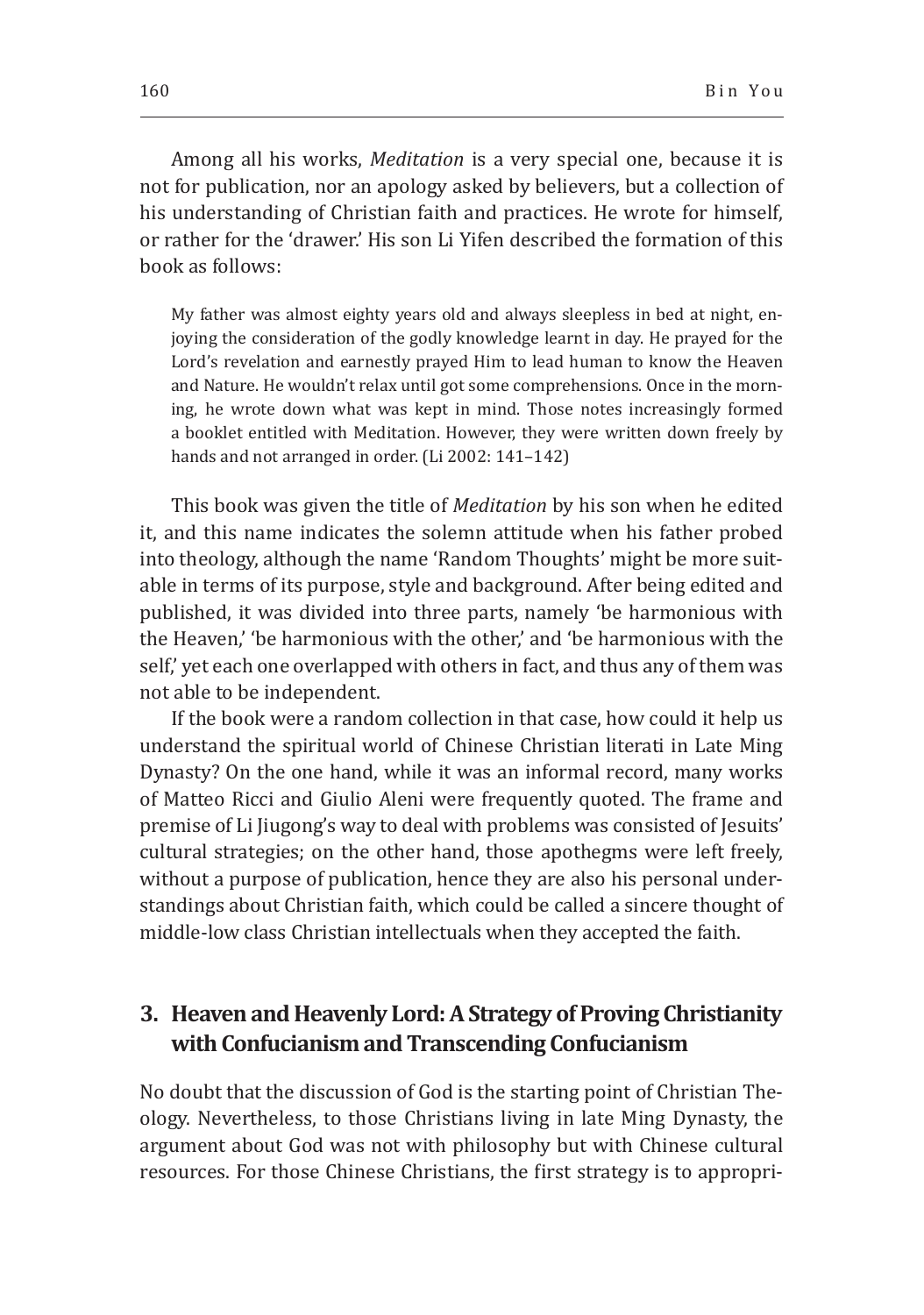ate or re-interpret the Chinese scriptural tradition to prove the Christian concept of God.

When it comes to the ultimate reality, the Confucianism traditions had always been plural and complex. The Heaven  $\overline{\mathcal{F}}$  is both the Heaven of natural or ethical. However, both of these two explanations were not discussed by Li Jiugong, he selected some parts of Confucian works to point out that there is a personal Heaven in Confucian tradition, that's the Heavenly Lord (天主):

The Confucius said, 'Being punished by the Heaven', and at other places said, 'A man of virtues serves the Heaven as his parents'. The Mencius said, 'Preserve the heart and cultivate the nature', in order to serve the Heaven. And at other places said, 'The Heaven didn't want to govern this world with peace'. Thus, we do not need to esteem the corporeal blue heaven as the Heaven. When the 'Heaven' is claimed, the meaning of 'Lord' had been implied. (Li 2002: 148–149)

That's to say, the Heaven in Confucianism are same as God in Christianity. He quoted the Chinese custom as well that this is just an honorable and ineffable way to avoid using the name Heavenly Lord:

In Confucius works, somewhere refers to Heaven is a metaphor of Lord. As people who respect the Emperor, they fear to call him directly, and then employing the metaphor of Court instead. This is just because of the grammar. (Li 2002: 148)

He followed the Matteo Ricci's strategy toward Confucianism, raising the ancient Confucianism against his contemporary Confucianism. He believes the real Confucians are very close to the believers of Heavenly religion (天教, namely Catholicism). But the contemporary Confucians had gone astray from the teachings of the ancient sages:

Both the Confucius and Mencius, they had never complained the Heaven. In my private opinion, as any true sage, one must know the Heaven well. So in their life, they serve, fear and are thankful to the Heaven, except for complain it. […] Therefore any legitimate system of knowledge must base on the knowing of Heaven, which had been ignored by the succeeding Confucians. How hard is that! (Li 2002: 156–157)

He thought the contemporary Confucianism had distorted its original teaching. As long as it could go back to the time of Three Dynasties (Xia, Shang and Zhou, 三代, 指夏商周) and Confucius-Mencius, the Confucian system of faith and ethics could be restored and must be alike to Catholicism. We can see that he was trying to judging Confucianism with the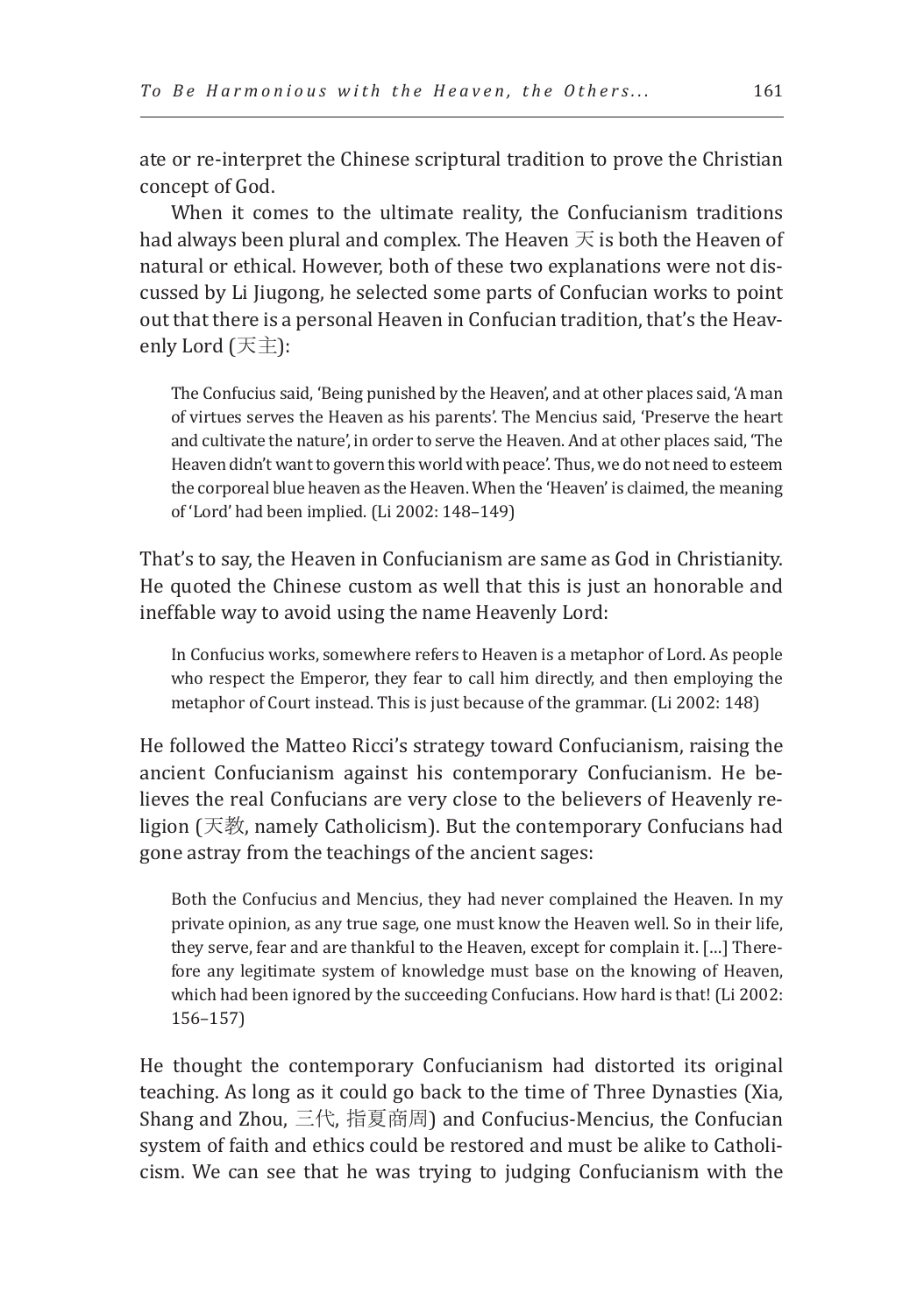standard of Christianity, yet he adopted the 'panegyric for the ancient' as a detour strategy. By using the ancient Confucianism which he had proved to be very similar to Christianity as standard, he said:

When the three Dynasties were of prosperity, the knowledge was still pure; and it was from Qin Dynasty 秦朝, the heresies had been rising through the later five Dynasties till today. The errors were hidden subtly within, to deceive those fools. [...] The noble man bearing the ambition to educate the world should be able to see far. Once the 'panegyric for ancient' is applied as a standard of judgment, it is like sitting inside the court to discern the outside of court, the borderline of right or wrong is clear thereby. (Li 2002: 154)

Hence, he brought forward such a system of judgment, the top is Heavenly religion (天教, Catholicism), next is the ancient Confucianism, and next is the contemporary Confucianism, the Buddhism is placed at last being regarded as an error.

I ever read the books of Heavenly knowledge, as human life is just a journey, the Heaven our home, the hardness helps the virtue and the ease breeds the complaints, etc. I wondered at those new messages. Now it is known that 'To live is like being a pilgrim in the world, and to die is like returning home' is from Great Yu (大禹). To get exercise in hard time, to perish in comfort, was discovered by Mencius. Although the Confucians know that well and practice daily, the heavenly writings are more correct and exact. The Buddhists discuss Cause and Effect wrongly, and then the true knowledge of the Lord is disturbed hugely. I'd plan to be here, make it known to people, the only one possessing the true knowledge of life and death, without the Heavenly religion, with whom can I resort to? (Li 2002: 165–166)

When describing the Heavenly Lord  $( \overrightarrow{\mathcal{F}} \pm )$  of Christianity, he adopted two other metaphors of Chinese cultural background instead of God, the Great Father  $(\pm \hat{\chi})$  and the High Sovereign (上君). This was an adjustment to Chinese cultural background, because in Chinese traditional society where holds to the *Three Cardinal Guides* (三纲), the sovereign 君 and father  $\hat{\chi}$  are the authorized symbol of dignity. The name of God is called 'The Great Father and the High Sovereign,' though being borrowed from Confucian terms, it adopted a higher value than the Confucian *Three Cardinal Guides* for God was behold as the highest and greatest, more respectful than father and sovereign. As Li Jiugong said, the Heavenly Lord is the Master of the world just as a family has its master, a country its emperor, even though both of the two kinds of master are ruled by this Master. (Li 2002: 149)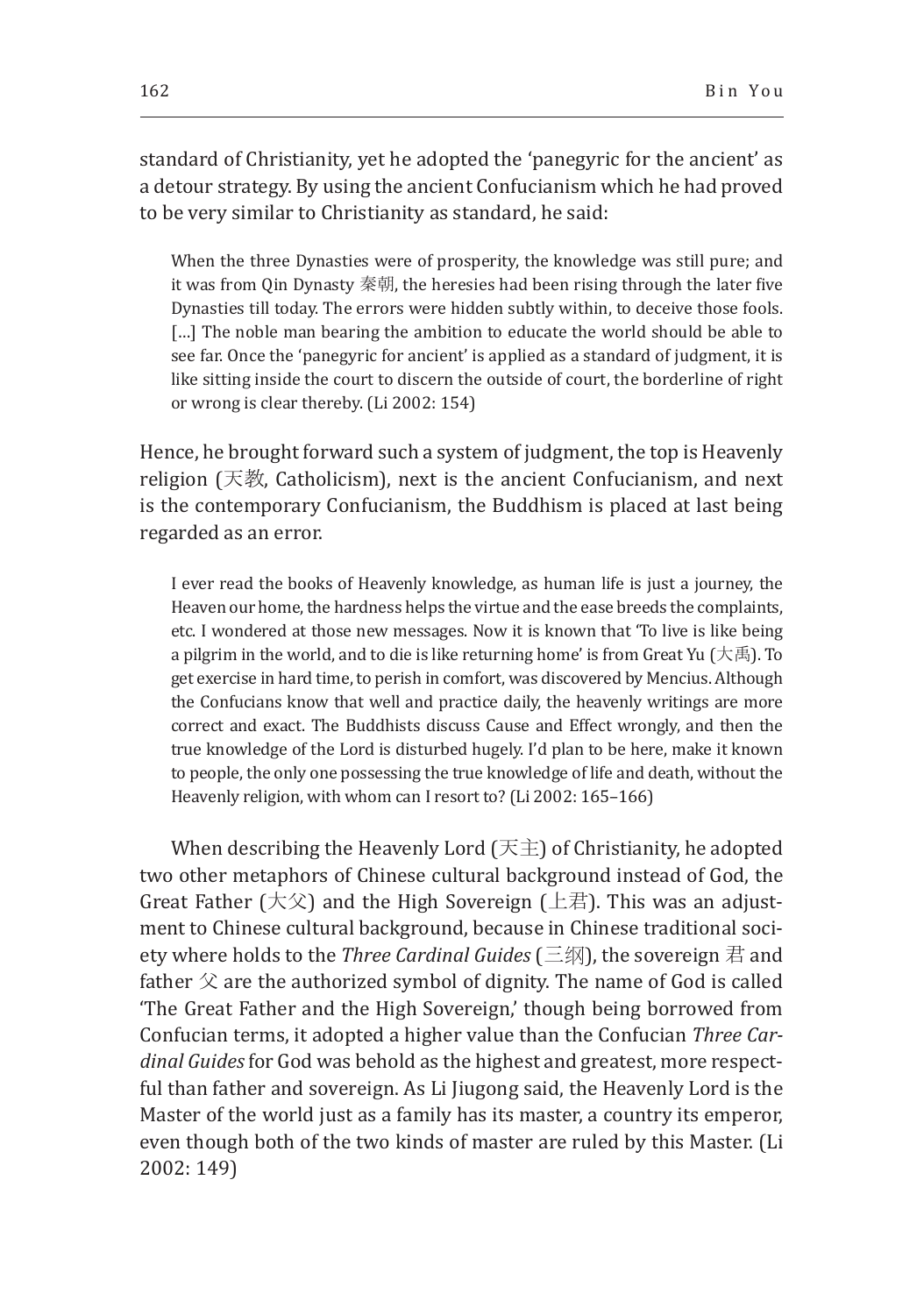He explained the reason why he calls the Heavenly Lord with the name of 'the Great Father and the High Sovereign.' According to the properties of God, it helps reveal the God's two properties, namely majesty and kindness, as in 'honoring the parents.' According to the human's attitude to God, this is also the two basic virtues, fear and love, toward God. He then even developed a special Christology centered upon the cardinal virtues, because the Heavenly Lord as 'the Great Father and the High Sovereign' is mostly concentrated and reflected through the Crucifixion of Christ:

The Heavenly Lord is the Great Father, the High Sovereign. He wishes the human not to commit the sins, but can't simply spare the sinners. So he came down to be the incarnated and suffered from death, in order to redeem us by abandoning himself, this event shows the greatest Charity and Righteousness. To the Charity, we ought to return with love. To the Righteousness, we must fear. The fear should pair with the thankfulness, and then even the slightest sins shall be cut off. While living, shall be blessed, when die, shall be exalted after death. This is the grace of redemption from my Lord, and greater than the birth grace from parents. Be grateful to the grace and hoping to repay him shall always bear in mind. (Li 2002: 174–175)

What he quoted here is from the classical understanding of redemptive Christology started from St. Anselm, although it was transferred into the view of Confucian *Three Cardinal Guides* which refers father and sovereign. However, based on this theory, he gets the conclusion that 'the grace of redemption is greater than the grace of birth from parents' and the relationship between Christ and human is greater beyond any other ethical human relationship. This is his creativity. His focus on the redemptive grace of Christ had made a radical change to traditional value system of Confucianism, that the grace of Christ is the fundament of all human relationship. It does not only transcend over the birth grace from parents, but also the cosmological understanding of Confucianism that human get his birth from the heaven and earth. This insight is both of theological creativity and of cultural relevance.

When it comes to the attitude towards 'the Great Father and the High Sovereign,' as titled as 'being harmonious with the Heaven' by his son Li Yifen, he tried to syncretize the Confucianism and Christianity, to incorporate Confucian virtues into Christian practices. But he also put the sacraments and spiritual meditation a very central place. The virtues are fundamental. He believed that the right attitude towards God should be 'serving, fearing the Heaven.' There are two basic virtues correspondingly, namely, fear and love. He said: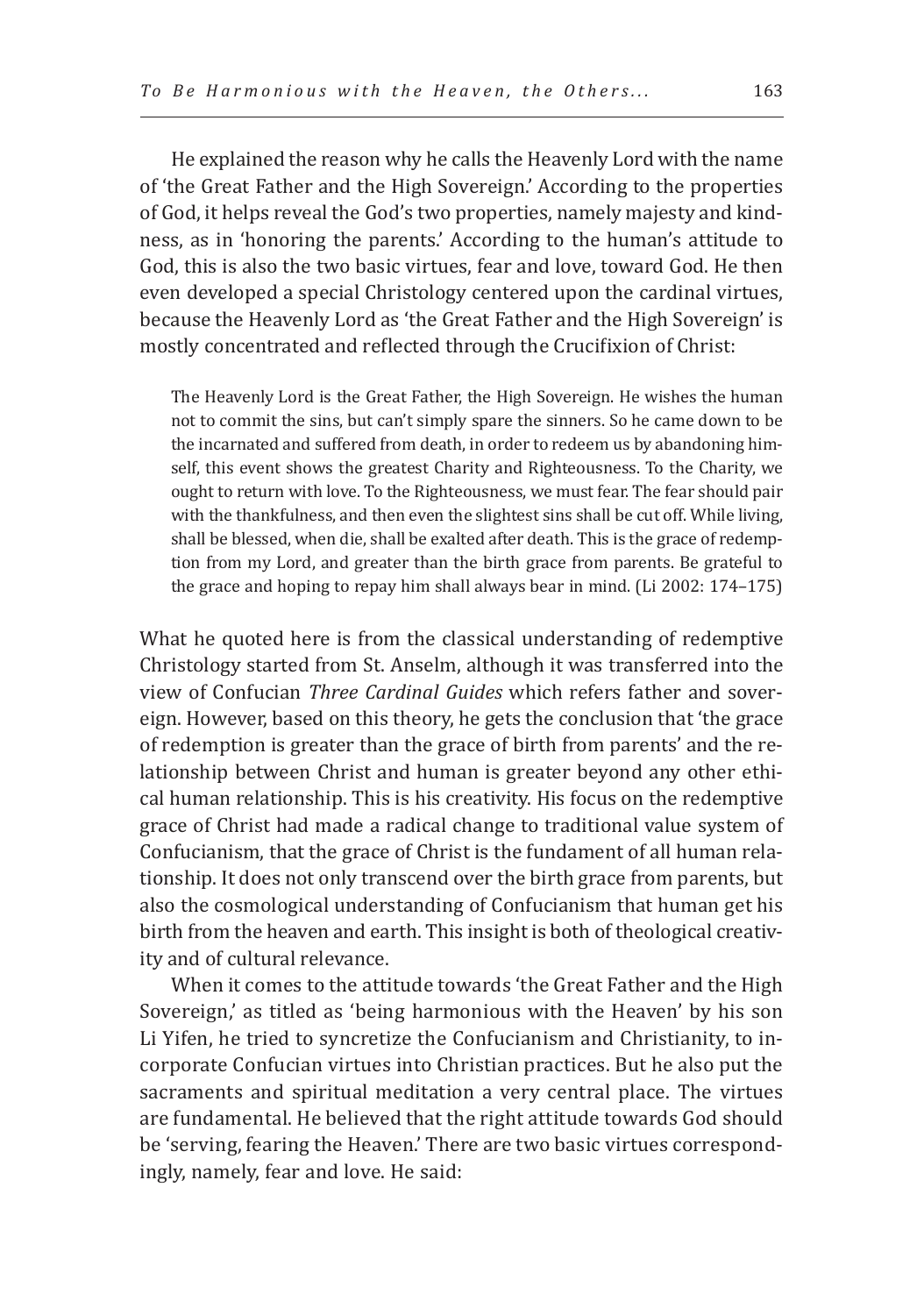We serve God, only with two virtues, fear and love. They are two wings of exaltation, two ladders to the Paradise. Keep the justice of the Lord in mind, and then the fear rises. Keep the grace of Lord in mind, and then the love rises. (Li 2002: 158)

To take fear and love as the two basic virtues of people towards God is long standing tradition of Judeo-Christianity. However, Li Jiugong endeavors to incorporate the Confucius' idea of 'fear the Heaven and love the people' into the Christian system indicated his efforts to transform and transcend the Confucian tradition.

Next, he laid stress on the meditation in loneliness. His approach is very close to the Confucian theory of 'being cautious when out of supervision' 慎独.

The godly effort should be made every day, whether it's in morning or evening. When business doesn't come yet, and your mind is clear; then pray and meditate, or confess the sin to prevent commit any sins. Or thank the Lord's grace so that you will be sincerely grateful to your origin. (Li 2002: 163)

In another place he believes that God is supervising everyone in everywhere.

Believe the God is everywhere. My thoughts, speeches and actions, both in day and night, as if they are being shown before the Heavenly Lord, who you watch but not seen, you listen but not heard, this is the top rule of withdrawing the human desire and perfecting his Providence. (Li 2002: 156)

As God in Christianity is omnipresent, the Confucian theory of 'being cautious when out of supervision' could be strengthened and transformed for those Chinese Christian literati.

At last, he deemed that in the way of people's being harmonious with the Heaven, the sacraments shall be regarded highly too. This point is a new one compared to the Confucian tradition, but Li Jiugong did not hesitate to manifest this in his *Meditation*. Among these seven Catholic sacraments, the baptism and confession were especially important to him. He reckoned the importance of baptism as below:

Everyone since the birth has been infected by the original sin. Only the Bible is indubitable. The youths are more likely inclined to the evil than to the virtue, hence they must be taught strictly by the teachers. Not everyone can reach the achievement […]. Well, that's the reason why the baptism was established in Heavenly Religion; Therefore to those who convert to the Lord firmly, the holy water is given, and their sins are wiped off. Then it could be seen that even the stubborn could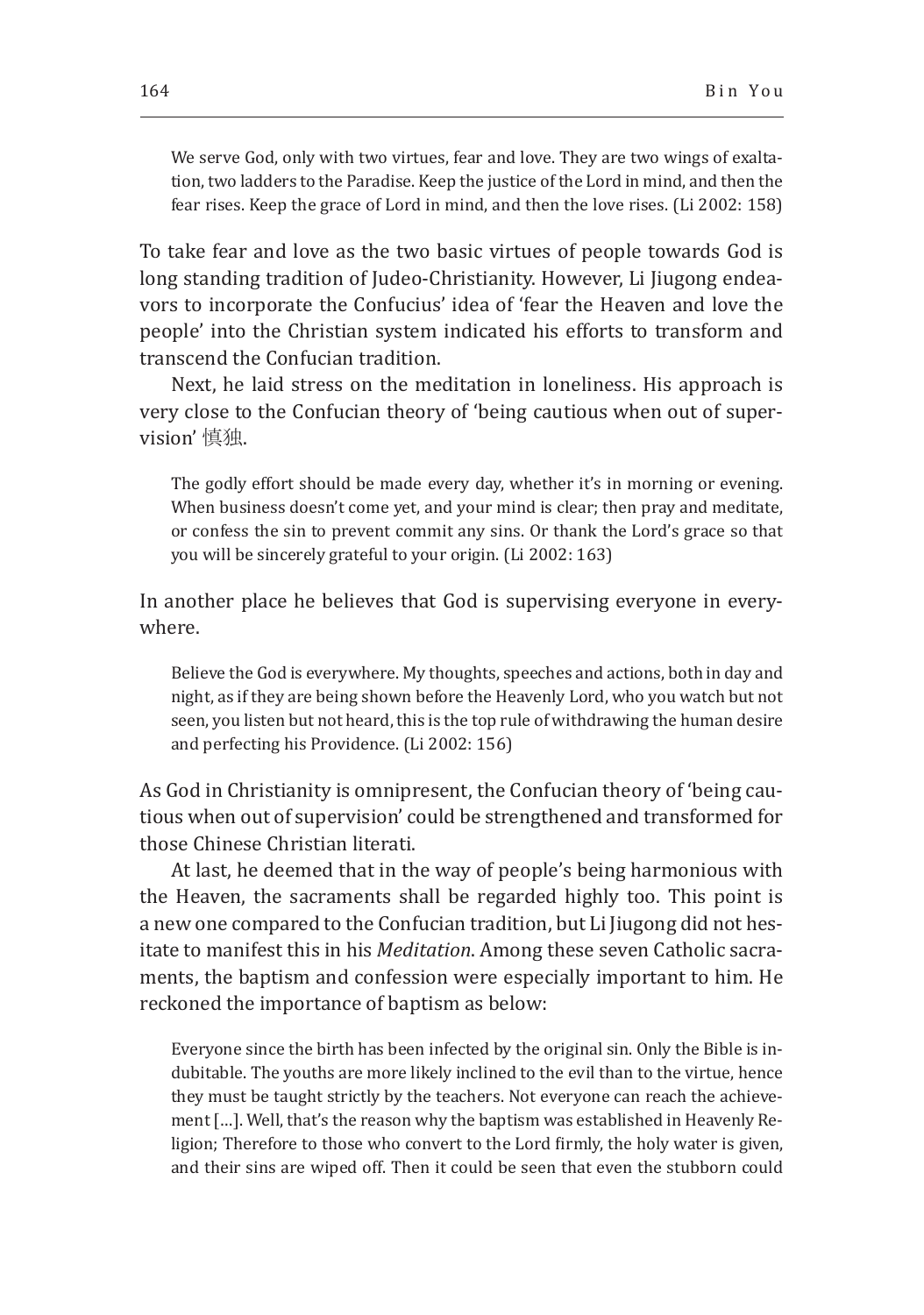perceive, the coward could be encouraged, because the holy grace of the great Lord is given out in baptism. The root of goodness has been planted since the day of baptism. Compared with other graces, this one is first and foremost. (Li 2002: 160–161)

As to the spiritual and moral effects of confession, he said that,

Great is the rule of confession! That may let those who practice it more and more cautious in every day, and the sins are less and less. It must be known that, the rule of cleansing the sins is to guide people from surface into depth. The first confession is to correct the big errors; the next confession is to correct the small mistakes. Increasingly, there is no room for any flaws and the heart should be polished as the sleekest one, this makes people feel comfortable. The confession shall be done frequently. As the heart is more and more cautious, the sins become less and less. (Li 2002: 163–164)

His understanding of the spiritual and ethical function of confession could be compared with the view of a contemporary great Confucian Liu Zongzhou 刘宗周, who also pointed that repentance and confession as a moral practice of Confucians.

In discussing the state of being harmonious with Heavenly Lord, Li used the metaphor of 'the vine branches and the vine tree' in Bible to express the unity of human and the Heavenly Lord:

Who has been blessed and harmonious with the Lord, is like a branch with tree and the God is more approachable to us. Therefore in my heart, there shall be somewhere warm as fire, obedient as doves, where is loved by God. Where the heart cold as water, proud as lions, it would be like a branch cut off from tree. Once the grace is lost, the eternal death shall come. Consider it and keep it, why not being cautious? (Li 2002: 170)

In Li Jiugong's theological arguments about being harmonious with the Heaven 和天, it can be seen that, the Confucian scripture, metaphor and ethical principles were a resource to elaborate his Christian faith. For example, he interpreted that the Heaven that had been heavily described by the ancient Confucian sages was the personal God. He used the Confucian metaphor of father and emperor to describe God as 'the high sovereign and the great Father.' The Confucian virtues of fear 敬 and love 爱 were regarded as an ethical manifestation of being harmonious with God. However, he is essentially a committed Catholic. The virtues of fear and love could be developed out of the gratitude to the redemptive grace of Christ, which is even higher than the Confucian essential grace of giv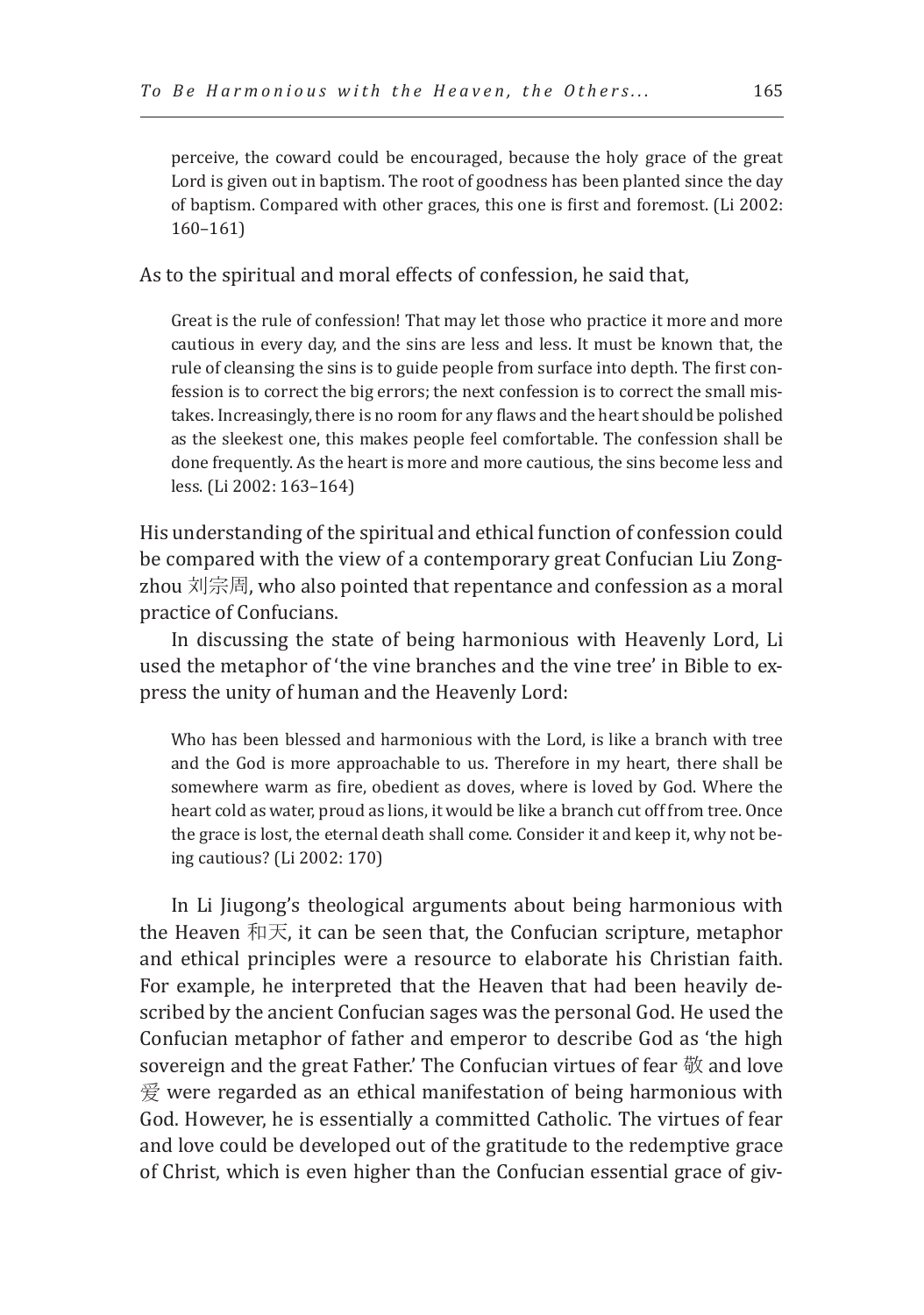ing birth. He believed that an intimate relationship with a personal God is indispensable to developing the Confucian practice of 'being cautious in loneliness' 慎独. He even boldly praised the effects of sacraments in cleansing the sins. All of these are the new elements brought by Christianity to Chinese culture.

## **4. Being Harmonious with the Others: A Christian Ethics Centered upon the Universal Love**

The second part of Li Jiugong's *Meditation* was titled as 'being harmonious with the others' 和人, it is a discussion about the relationship between humans. Generally speaking, he followed the order of Confucian *Five Constant Virtues* 五伦, discussing those relationships consequently, with parents, wife, heirs, friends and neighbors. As to those conflicts between the Catholicism and Confucianism, he insisted up the Christian moral standard, and didn't mean to avoid to criticize fierily the unlawful habits such as concubinage and sutteeism. One of the most prominent features of his treatise of 'being harmonious with the others' 和人 is his reinterpretation of Confucian scriptures to suit for the Christian ethical principles.

In the first place, he proclaimed the equality of humankind. He frequently quoted a passage from *The scripture of Shang Shu* 尚书, one of five Confucian scriptures, 'Oh God, bless all man,' to prove the equality of everyone.<sup>8</sup> In Confucian late tradition, the word that God bless all people was usually interpreted as a political principle that the sovereign should follow the Goodness to govern. But he transferred it to the ontological foundation of his fraternalism. He said,

Everyone is created by the Heavenly Lord and blessed by Him. I treat the strangers as the Lord, and then everyone is worth of love. (Li 2002: 177–178)

When the sages discuss the human destiny, there are two main viewpoints. The first one is that God bless all human being. Therefore all human being has the same nature, and that is the reason why the scripture of Shang Shu (尚书) claimed that 'everyone is equal in their natural endowment'. (Li 2002: 160)

Secondly, this view of equality also drives him consider the way of forgiveness and giving 恕施 as the basic ethical behaviors in dealing with others. The ontological reason is that all are created by God.

 $8$  It is commonly quoted by Chinese Christian literati, see Zhang 2003.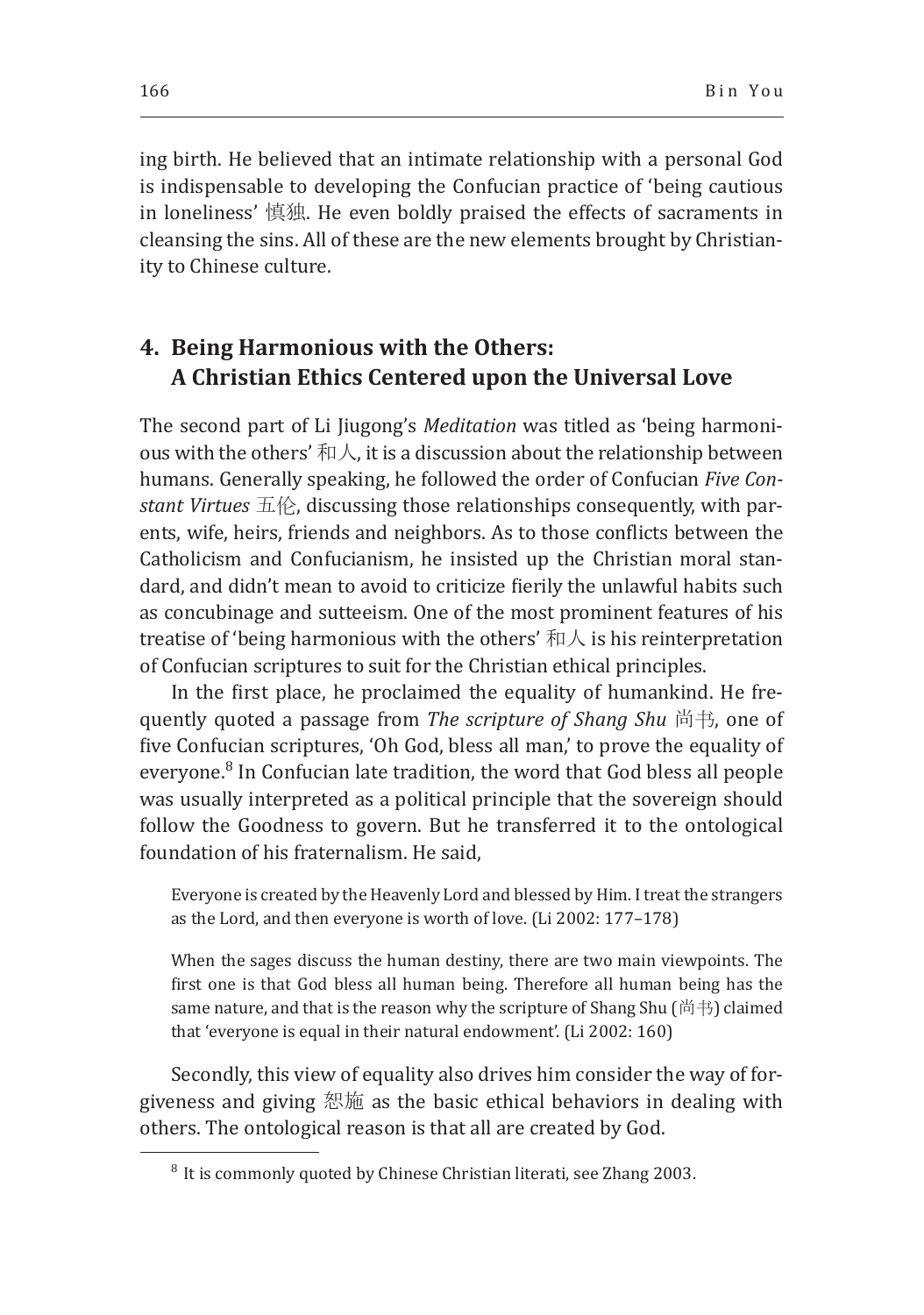Thinking of everyone, including myself, comes from the same origin, and then you can practice forgiveness and giving upon others. This is the keystone expressed by the sages both in past or recent. If you can practice these two, all the other virtues would be fulfilled. (Li 2002: 161–162)

He quoted the Jesus' teaching in the Bible that the enemies shall be loved as well,

The same rain is sent on the field of the righteous and the unrighteous; only a whole heart of kindness, why should you distinguish the enemies and friends. (Li 2002: 190)

Finally, he thought the fraternalism of Catholicism could truly fulfill the Confucian ideal of 'all people are of the same family, the whole Chinese as one person' (天下一家, 中国一人):

Of loving people there are three levels in Heavenly religion, the first is self-love 私爱, the second affective love 情爱, and the third charitable love 仁爱. If we practice the charitable love, then all the people under the heaven are of the same family, and the whole Chinese as one person. This is the love of sages, and was hoped by all the generations. How great it is! (Li 2002: 191)

In general, in his discussion of 'being harmonious with the others' 和  $\lambda$ , with the background of an equal Chinese-Western communication, he neither gravely criticized the Chinese traditional ethics, nor evaded purposely the difference of Christian and Chinese ethics. The regular human ethical rules in Confucian tradition are mostly accepted by him; however, the fraternalism of Christian ethics, especially the idea of equality of all man, is also introduced into the late-Ming China. Therefore, though he still respected the ethical relationship of Confucianism, the theoretical foundation had been essentially changed.

## **5. 'Being Harmonious with the Self': An Understanding of Life from the View of Death**

To Li Jiugong and his Catholic friends, the science of 'being harmonious with the Self'  $\hbar$   $\Xi$  corresponds to the principle 'the most crucial science is how to perfect oneself' (学莫切于为己) of Confucianism. In the title note of third volume of *Meditation*, written by Li Xiyan who is a close Catholic friend of Li Jiugong, it says,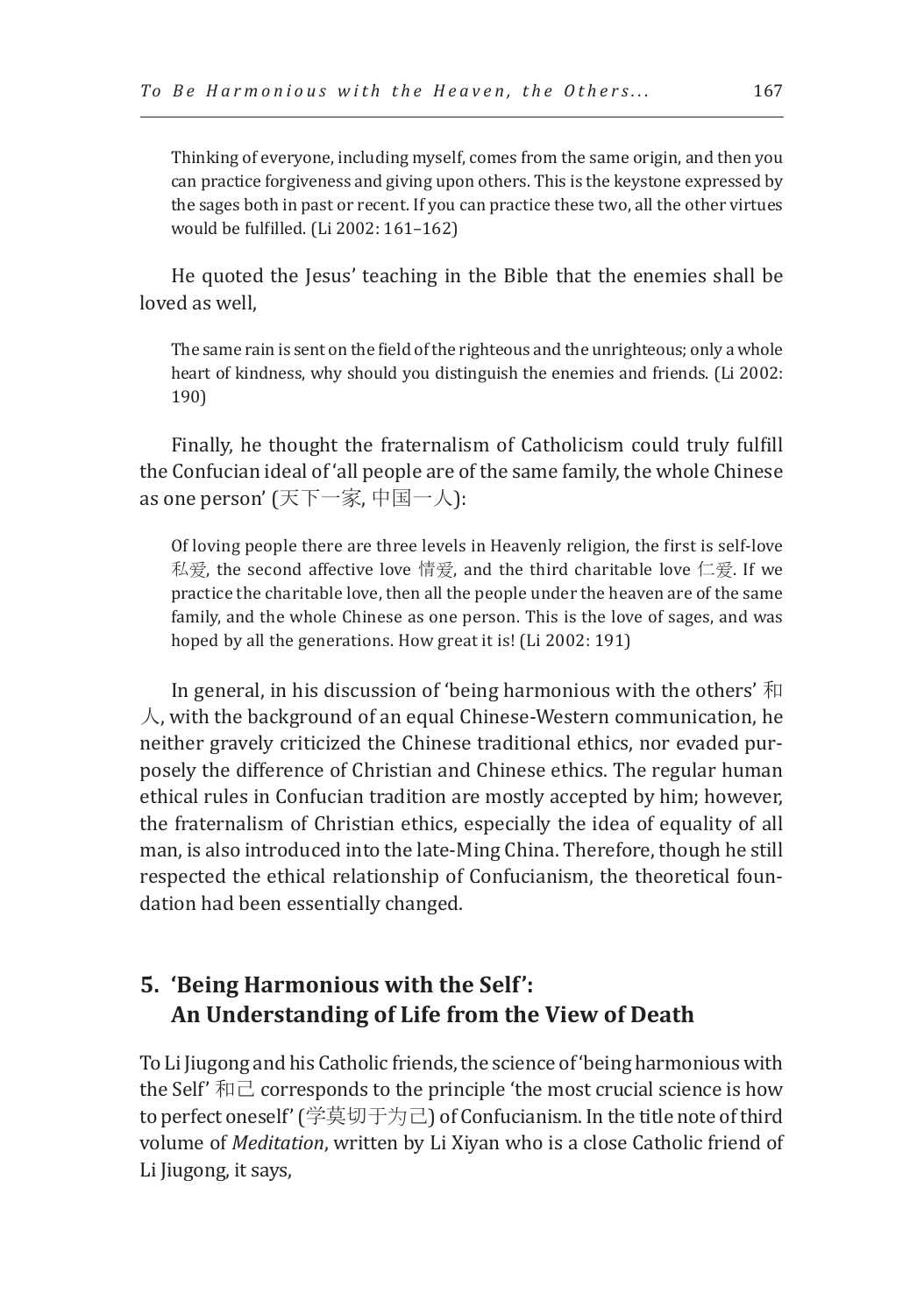It's said that everyone must die, and the most crucial science must be how to perfect oneself. The way to perfect self is to fulfill the love to Lord and other human fellow, and then a good life and a peaceful death you shall have. The way to earn a peaceful death is thinking of death and practicing oneself when one is alive. (Li 2002: 203)

In another word, the science of 'being harmonious with the Self'  $\hbar$   $\Box$  was placed after 'being harmonious with the Heaven and the others' 和天, 和人, but it also the fundamental concern of Li Jiugong's theology.

In the science of 'being harmonious with the Self,' the most characteristic point is his discussion of death. This is the greatest difference from Confucian tradition. According to his view, 'being harmonious with the Self' starts from 'knowing oneself' 知己, but what is the true self?

The most crucial science is to know oneself. People are all selfish nowadays, but few truly know themselves. Therefore, what we see and want is all concerned with ourselves. Let me ask that all the busy worldly man want goods and treasure, power and fame, but what could truly belong to you? Only the spiritual part would persist after the death, why do not you cherish it most? (Li 2002: 219–220)

So, his definition of 'self' was different from the Confucian way that put individual within a social network or at most an ethical subject. Li Jiugong's definition of 'oneself' has two special points. On the one hand it is a spiritual reality, on the other hand an individuality approaching the death. In short, the self is defined from the perspective of an individual eschatology.

Human beings are spiritual reality. This is the key doctrine of the Heavenly religion, as Li Jiugong said. All the Heavenly science (天学, another term for Catholicism) could be reduced into two words: 1. Subordinate the body to the spirit; 2. Subordinate the spirit to the Lord. (Li 2002: 155) For the human being who consists of the spirit and body, the spiritual should be higher than the bodily. That leads people to pursue the knowledge of the Way (道) and to love the Lord faithfully, which are separated from the profane knowledge.

Those who follow the Way shall not fear the profane hostility. This is natural, not pretended. The secular cherishes the body; the people of the Way prefer the spirit to the body. The secular pursuit is the worldly happiness, and the people of the Way hope the heavenly bliss rather than the worldly happiness. The secular desires to be famous among people; the people of the Way hope to be known by the Lord rather than by people. (Li 2002: 165)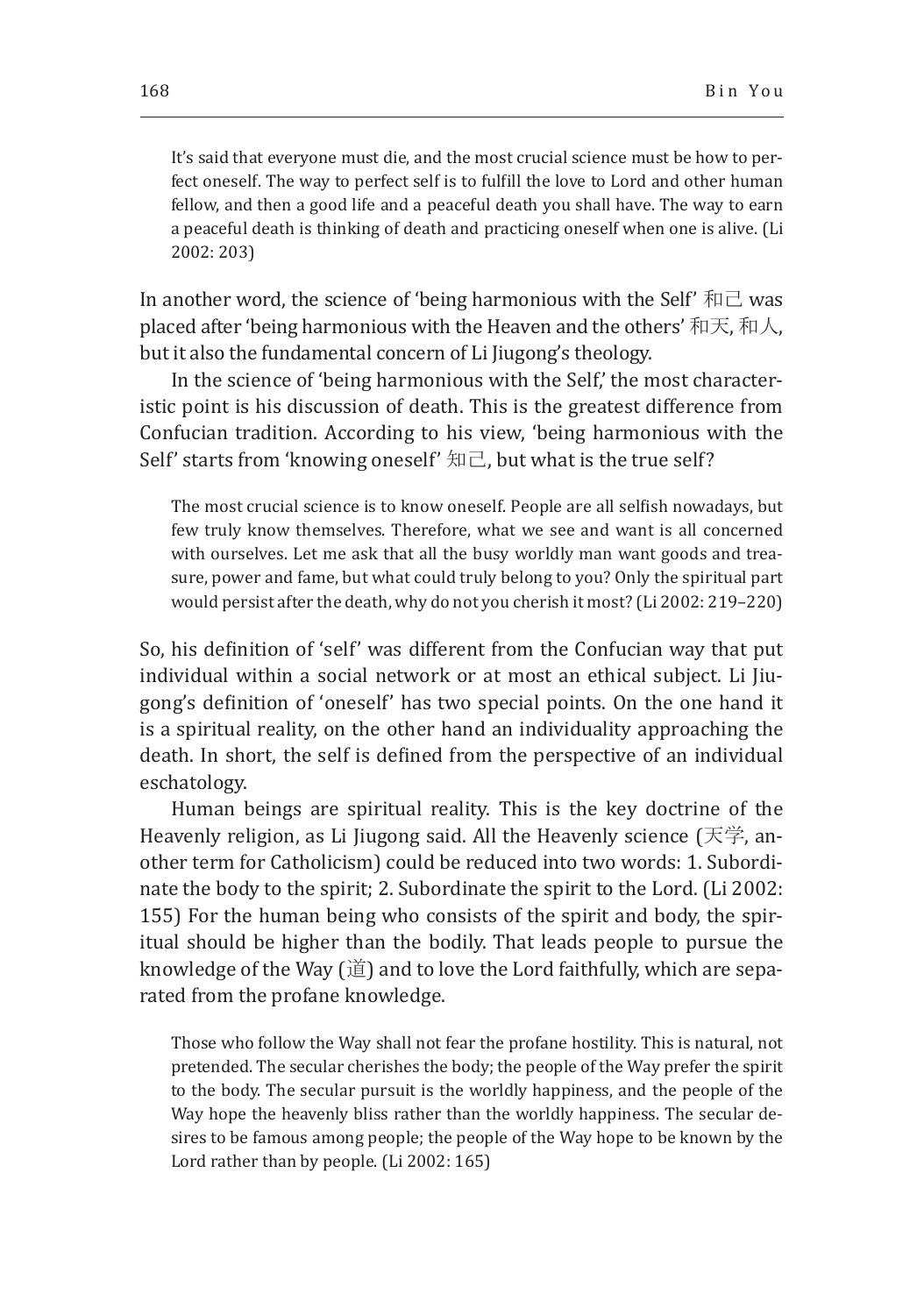To explain how the soul effects for humanity, Li even appropriated the cultural resources of the Taoism. Human soul could be divided into three parts: spirit 灵魂, perceiving soul 觉魂, and living soul 生魂. When a man dies, the latter two disappear and the spirit is eternal. He said,

The spirit of human doesn't disappear after death. The evidences were already explained in another book carefully. I thought it deep again that the spirit is the essence that separate human from animals. Therefore it must essentially different from the perceiving and living soul. (Li 2002: 173)

He defined the human being as an existence 'toward the death,' and there is a higher, essential spiritual aspect over the bodily or social existence. This is distinctive from the Confucian tradition which holds the ideas like 'sacrifice to God as it is' 祭神如祭在 and 'without knowing the life, how can the death be understood?' 不知生焉知死. Therefore, Li Jiugong needs explain further by the Confucian cultural resources. At first, he believed that the Confucius and Mencius are not careless of death. For him, the death is actually the central topic of both Confucius and Mencius, but the contemporary Confucians of Song-Ming Dynasty had distorted it in purpose. He said,

Well, how important is the business of life and death! The contemporary scholars don't like this topic, and I don't know why. Try to consider all these sayings of Confucius and Mencius. They are mentioned death all the times. (Li 2002: 225–226)

He even used the Confucius distinction between 'end' 终 and 'death' 死 to prove that the Christian view of death corresponds to the Confucian classical view of death. The death is not the end of life, but a 'return to its root' 归根.

I had ever considered thoroughly the word of Zi Zhang, who had ever said the death of man of virtue is an 'ending', and the death of villain is a 'death'. Now I realized that an end and a death can't be confused. Because an end is the name of accomplishment of a start, but the death is the opposite of life. Only the man of virtues receives the nature from heaven, who is perfect on virtue and knowledge, so he can go back to heavenly homeland joyfully, and this is an end out of death. As to those villains, who never have the knowledge and never practice their virtues, they will be sent to hell, to suffering the eternal pain, and the eternal death, so it is called the real death after death. Can it be said as an end? (Li 2002: 210–211)

He tried to explain the Confucian understanding of death of sage as an 'end,' that means 'going back to the heavenly homeland.' For him, it is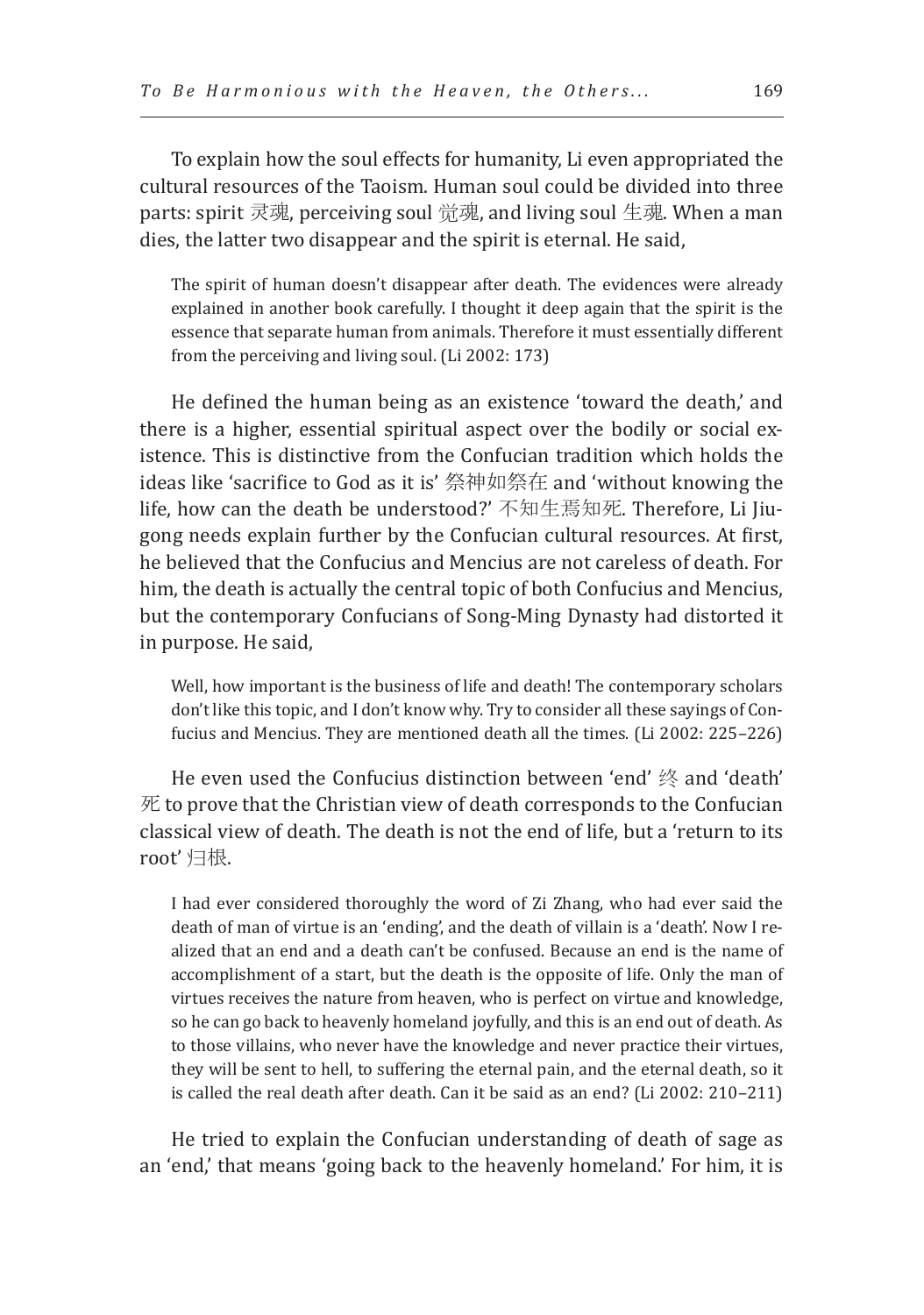the same as the exaltation to the Heavenly Kingdom in Christianity. On the contrary, the 'death' of villain, is for the virtue-less heathen. Thus, the Confucian understanding of death is actually the same as that of Christianity.

Therefore, Li Jiugong had put forward his idea of 'life is actually a journey.' To him, this life is a pilgrim to the eternal heavenly kingdom,

There is no eternal party of friends in this world, as well as no eternal beings. So when the sage was alive, he regarded those worldly things and people contemporary and was busy with practice of holiness, on the road to heavenly kingdom. He is just a pilgrimage, who merely pays attention to his road, neither enjoys the beautiful things nor have a rest. Only hope to arrive the homeland, then his heart can be relaxed. If regard this world only as a lodge place, what else can delay the step? (Li 2002: 190–191)

The Catholic faith, accepted by Li Jiugong, had exploded the Confucian view of life and death. For him, no more the Confucius saying of 'without knowing life, no knowledge of death' is valid, but on the contrary, 'without the knowledge of death, the life becomes unknown.' The relationship of death and life was greatly discussed by him, and he thought that the only way to practice the life is to study the death. Only the heart is full of idea of death, then the sins can be cured and life can be perfect. He said,

Everyone must die, so who avoids this topic is a fool. The death is not welcome to everyone, but those who study it hard are the wise people; as you have studied it, you already have a preparation. You prepare it, then you are not worried […] Those who enjoy the pleasure of their life, will not enjoy their death; those who prepare for death, will have a good ending. Because the pleasure of life is the poison to virtues; and the study of death is medicine curing the sins. (Li 2002: 208–209)

In his view, the key for both 'knowing the self' and then 'be harmonious with the self'  $\hbar$   $\Box$  is 'learning to die':

Only those who learn to die could see against the death at every moment, and his heart is watching the death all the time like a soldier watch against the enemy. Then when the death finally comes, he just welcomes it, and what an enjoyment it is. (Li 2002: 209)

In general, although there were some commonplaces between the Confucian and Li Jiugong's method in Late Ming Dynasty, such as the cultivation of universal virtues, the withdrawal of desires, and the control of sensations and sentiments, the personal practice of Li Jiugong is essen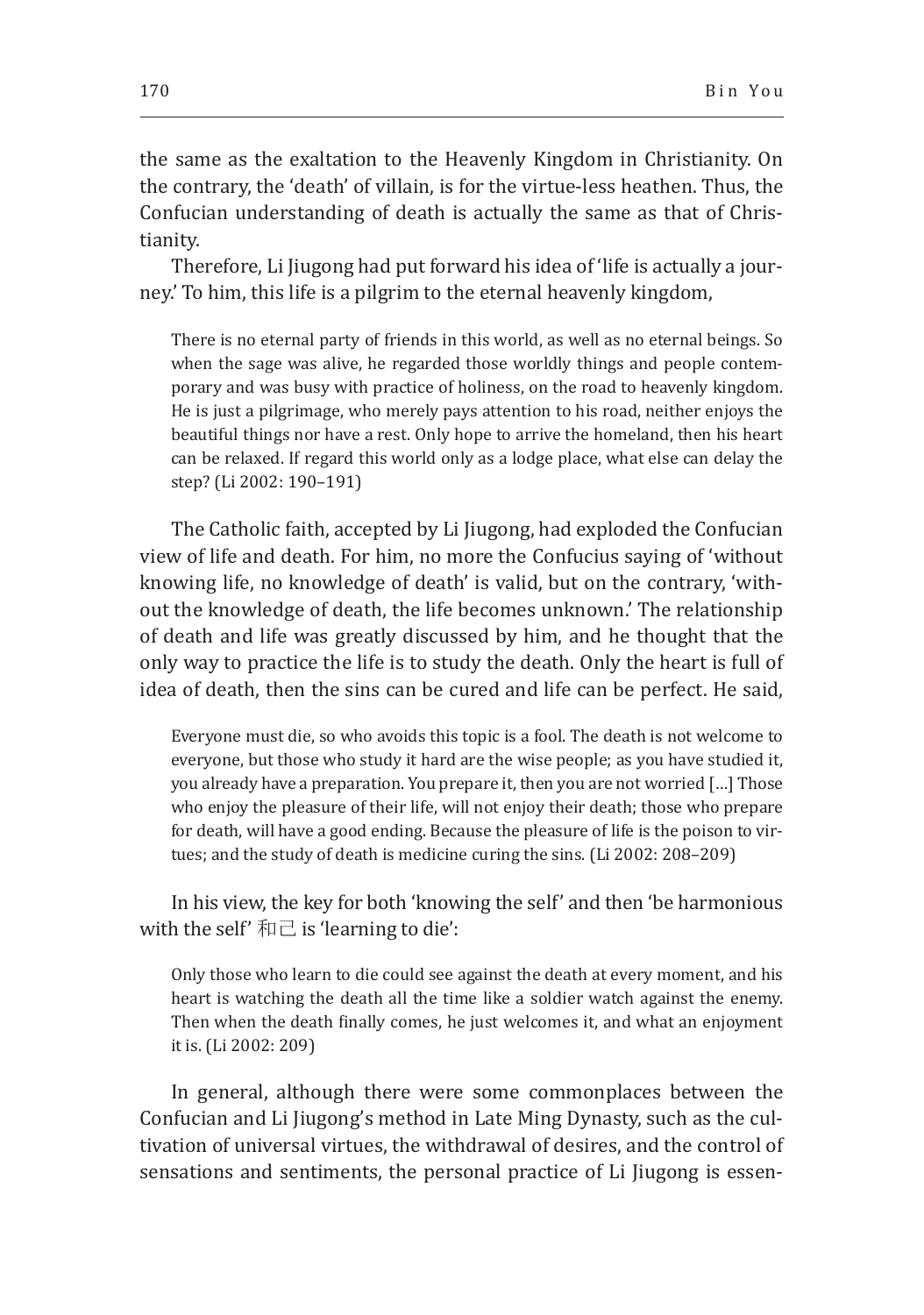tially of Christianity. And the most distinctive view is to 'understand the life from the view of death.' The heavenly kingdom is the ultimate destination for life, and the secular life is just a journey to heavenly kingdom. Hence, the cultivation of virtues, the distinction of holy and profane, the withdrawal of desire are all linked to his understanding of death, which is regarded as The end of this life and the beginning of the heavenly home. In one word, to Li Jiugong, the key of 'being harmonious with the self' is to have a Christian view of life and death, particularly to lead a life as a 'pilgrimage' in the world.

#### **6. Conclusions**

The key issue for the further development of Christianity in China is to build a Chinese theology which could develop a healthy and mutual learning dialogue with Chinese cultures. The possibility of its creativity should rely on the discussion of Christian faith through the Chinese religions and their scriptural resources. Therefore, on the one hand it is committed to the Christian tradition; on the other hand, it is sincerely soaked into Chinese religions as well, especially the Confucian scriptural tradition. In being compared with Chinese religions and their scriptural tradition, the ability to build a theology through the Bible and the understanding of Christian salvation can be re-discovered, rebuilt and reinforced.

When we trace back the history of Christianity in China, it has been discovered that some Chinese Christians had done a lot of inspiring attempts, and Li Jiugong, a Catholic Confucian 天儒 in late Ming dynasty, was one good example. The building of Chinese theology today should be 'a creative continuity with Late Ming theology.' Those Christian literati and their works represented by Li Jiugong ought to be one significant intellectual resource for modern Chinese theology. Before the explosion of 'controversy of rites,' the Chinese Christian could dialogue with the Western missionaries in a gentle conversation with comprehension and respect, and they didn't have to evade the tension between the identities of Christian and Confucian. Those who have read the *Meditation* of Li Jiugong would be impressed by his easiness and calmness in his theological thinking. At the same time, he quoted expertly those Chinese scriptural passages, which were re-interpreted, appropriated and 'weaved' into his Christian system. Those writings should be a classical work both for Christian theology and Chinese cultural heritage.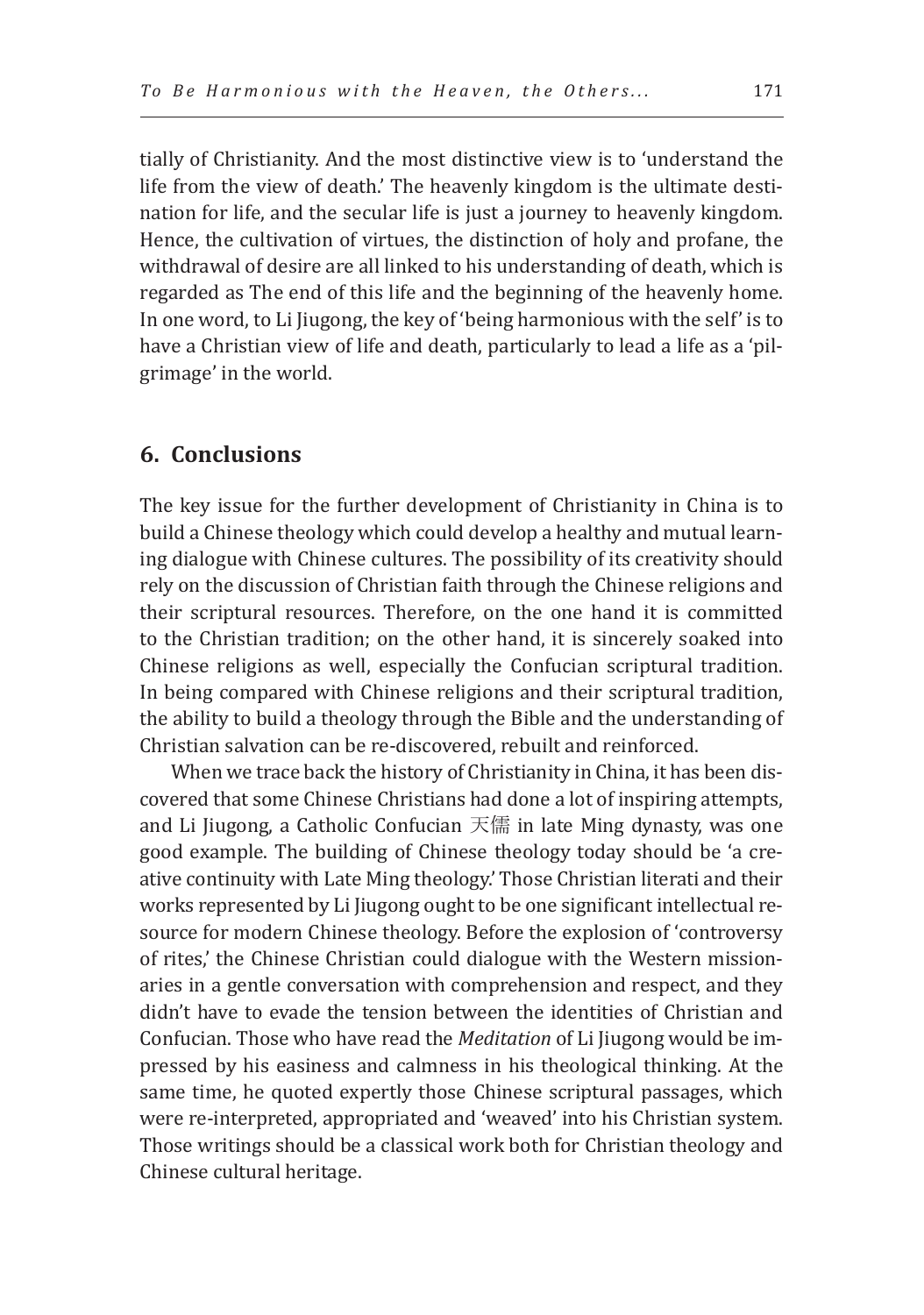#### Bibliography

- 1. Clooney Francis (2010), *Comparative Theology: Deep Learning Across Religious Borders,* Oxford: Blackwell.
- 2. Ford David (2006), *The Promise of Scriptural Reasoning*, Malden: Blackwell.
- 3. Gernet Jacques (1991), *Chine et Christianisme*, (trans. Geng Sheng), Shanghai: Shanghai Guji Press.
- 4. Li Jiugong (2002), *Shen si lu* (Meditations), in Nicolas Standaert et al., *Ye su hui luo ma dang an guan ming qing tian zhu jiao wen xian* (Chinese Christian Texts From The Roman Archives of The Society of Jesus) vol. 9, pp. 141–142.
- 5. Li Tiangang (1998), *Zhong guo li yi zhi zheng: li shi, wen xian he yi yi* (Debates of Chinese Rite Controversy: History, Documents and Significance), Shanghai: Shanghai Guji Press.
- 6. Li Tiangang (2007), *Kua wen hua de quan shi: jing xue yu shen xue de xiang yu* (Cross Cultural Interpretation: An Encounter between Text and Theology), Beijing: Xinxing Press.
- 7. Li Xiuchun (2006), *Lun li jiu gong dui tian zhu jiao jiao li de jie shou* (On the Reception of Catholicism by Li Jiugong) (M. Phil. Dissertation), Shanghai Normal University.
- 8. Liu Yingnan (2004), *Zi wo yu ta zhe zhi jian: ru jia ji du tu zhang geng si xiang lun xi* (Interaction between Self and Other: A Study of a Confucian Christian, ZHANG Geng) (M. Phil. Dissertation), Shanghai Normal University.
- 9. Liu Yunhua (2005), *Quan shi de yuan huan: ming mo qing chu chuan jiao shi dui ru jia jing dian de jie shi ji qi ben tu hui ying* (Circles of Hermeneutics: Interpretation of Confucian Texts by Late-Ming and Early-Qing Missionaries, and Local Responses)*,* Beijing: Peking University Press.
- 10. Standaert Nicolas et al. (2002), *Ye su hui luo ma dang an guan ming qing tian zhu jiao wen xian* (Chinese Christian Texts From The Roman Archives of The Society of Jesus), Taibei: Taipei Ricci Institute.
- 11. Standaert Nicolas (2004), 'Ji du jiao zai hua chuan bo shi yan jiu de xin qu shi (New Trends in Research about Christianity in China)', in Sun Shangyang et al, *1840 nian qian de zhong guo ji du jiao* (Christianity in China before 1840), Beijing: Xueyuan Press, pp. 1–59.
- 12. Standaert Nicolas (2009), *Li yi de jiao zhi: ming mo qing chu zhong ou wen hua jiao liu zhong de sang zang li* (The Interweaving of Rituals: Funerals in the Cultural Exchange Between China and Europe), (trans. Zhang Jia), Shanghai: Shanghai Guji Press.
- 13. Sun Shangyang (1994), *Ji du jiao yu ming mo ru xue* (Christianity and Late-Ming Confucianism)*,* Beijing: Dongfang Press.
- 14. You Bin (2011), 'Lun bi jiao jing xue zuo wei han yu ji du jiao jing xue de zhan kai tu jing (Comparative Scriptural Studies: An Approach of Doing Biblical Studies in China)', in *Pneuma and Logos: Chinese Journal of Theology*, 34, pp. 255–271.
- 15. Zhang Xinyao (2003), *Tian ru tong yi kao* (Differences and Similarities between Catholicism and Confucianism), in Zheng Ande ed., *Ming mo qing chu ye su hui si*